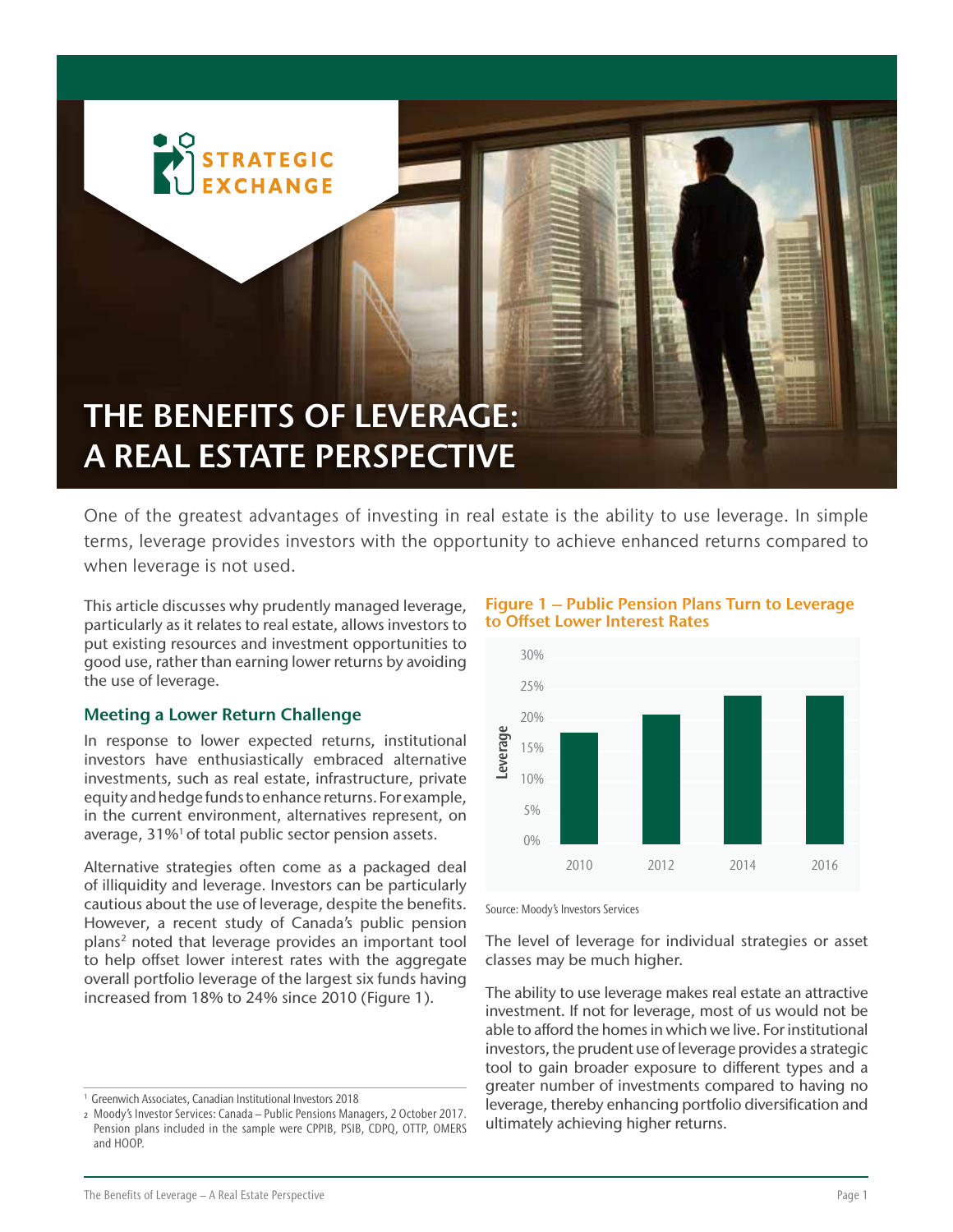### Risk Management

Regardless of the asset class, all investment strategies have an element of risk. It cannot be avoided, therefore the key is ensuring there are processes in place to identify, measure, and manage it, and where possible, mitigate it.

For real estate, while the primary sources of risk are investment related, other sources include:

- Execution: the depth of team experience, effectiveness of the due diligence process; and
- Operational: formality and consistency of the approval process, effectiveness of policies and procedures and oversight of third parties.

The components of investment risk include the underlying investment strategy (core, core plus, value add, opportunistic), the fund structure (open vs. closedend, direct vs. listed) and diversification (property type, geographic, lease expiry, and tenant).

The use of leverage is a somewhat unique aspect of real estate that potentially introduces another source of risk into the investment equation. There are a variety of tools to help minimize the impact of leverage. The major risks and associated mitigation approaches are summarized in Figure 2.

# Amount of Leverage Set range at portfolio level Interest Rate Fixed rate debt vs. floating rate Long-term vs. short-term financing Debt and Valuation Non-recourse debt Marked-to-market valuation Lease Expiry and Mortgage Maturity Extend and synchronize lease and mortgage expiries SOURCE OF RISK **RISK RISK MITIGATION**

#### Figure 2 – Leverage Risk Mitigation

The amount of leverage varies depending on the strategy. Typically, "core" funds have 10% – 30% leverage, while "core plus" funds are approximately 50% leveraged and opportunistic funds may have in excess of 60% leverage. Regardless, all funds can present returns both including and excluding the impact of leverage. Non-leveraged returns allow for the real estate manager's portfolio management skill to be assessed on a like-for-like basis, while total returns identify the contribution from leverage.

There is a tendency to equate leverage with greater risk. However, the majority of risk can be mitigated by managing leverage at both the portfolio and individual asset level. At the portfolio level, there is typically a stated range within which the manager will operate.

The actual level of leverage reflects the economic environment, specifically the relationship or differential between overall yields and property capitalization (cap) rates. The cap rate relates to the ratio of a property's net operating income (NOI) to market value. Investors' concerns tend to focus on the arithmetic showing that rising interest rates result in increasing cap rates and, all else being equal, declining property values.

However, if the driver of increasing interest rates is inflation, the higher rates can lead to increases in rental payments over time. The result will be a growth in the NOI, which can offset the negative impact of increasing cap rates on property values.

Another risk mitigation practice is arranging fixed rate rather than floating rate debt and putting in place longer-term as opposed to shorter-term debt financing. For example, Connor Clark & Lunn Financial Group's commercial real estate investment manager, Crestpoint Real Estate Investments Ltd., has a weighted average term to maturity of 5.4 years with a weighted average fixed interest rate of 3.7% and a debt service coverage ratio of 2.0 times<sup>4</sup>.

Other risk management practices include limiting recourse to individual real estate assets and valuing mortgage debt on a marked-to-market basis, which helps to capture the impact of the differential between market interest rates and contractual interest rates.

Source: Connor, Clark & Lunn Financial Group

4 At December 31, 2018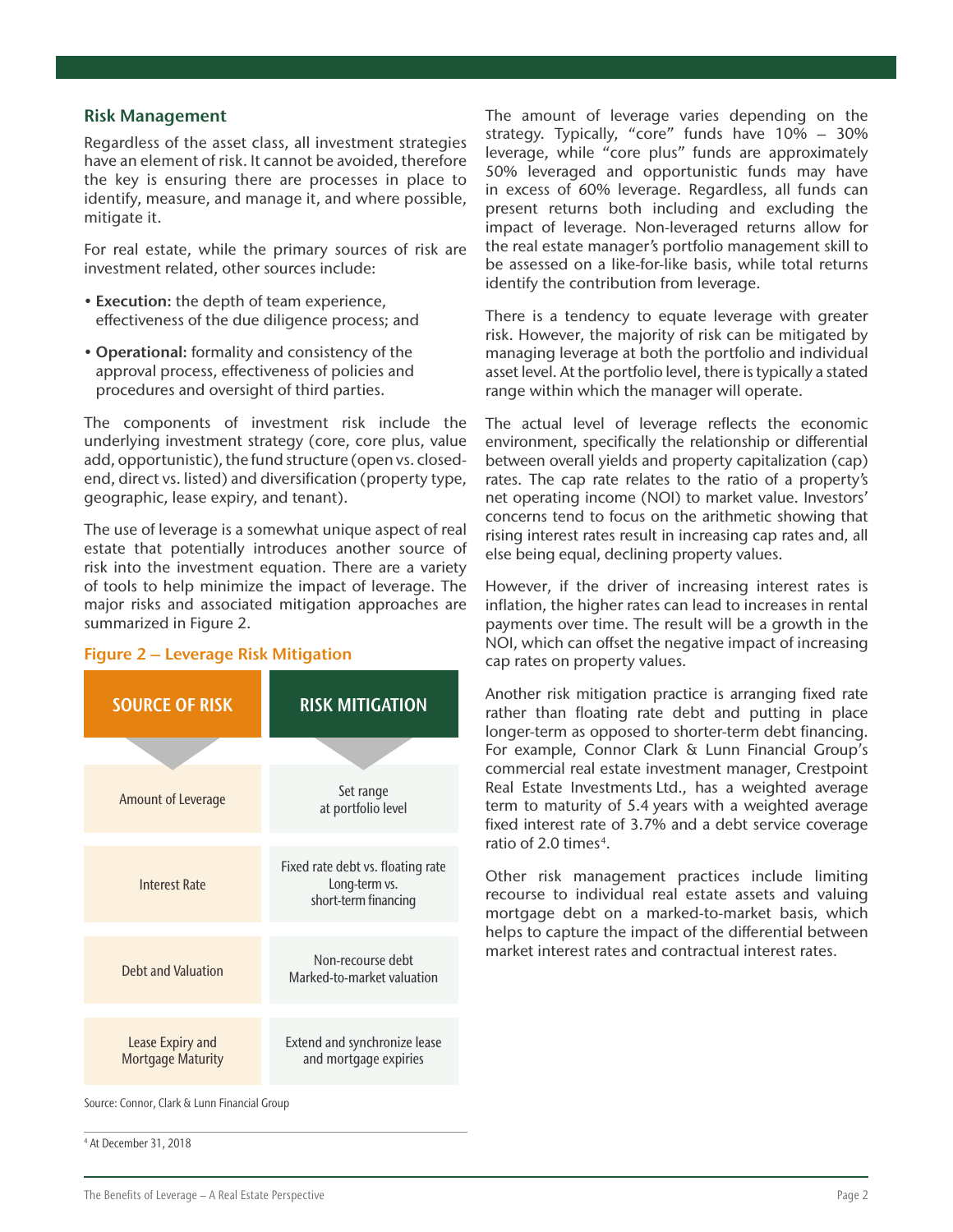The risk management function also typically marries macro and micro variables, such as tenant and industry concentration, physical issues (building age and capex requirements), and the most critical variable, lease expiry. Ensuring a portfolio is constructed to avoid any significant lease expiry exposure to any given year is another form of risk management. Figure 3 provides an illustration for how Crestpoint extends its lease expirations. The weighted average lease term was 5.3 years.



Figure 3 – Lease Expiration (as at December 31, 2018)

Source: Connor, Clark & Lunn Financial Group

Similarly, extending the weighted average maturity of the mortgages mitigates interest rate risk and mortgage renewal exposure, by matching mortgage terms with lease terms where possible. Figure 4 shows the mortgage expiration for the Crestpoint portfolio, which on average stood at +/-5.4 years.





Source: Connor, Clark & Lunn Financial Group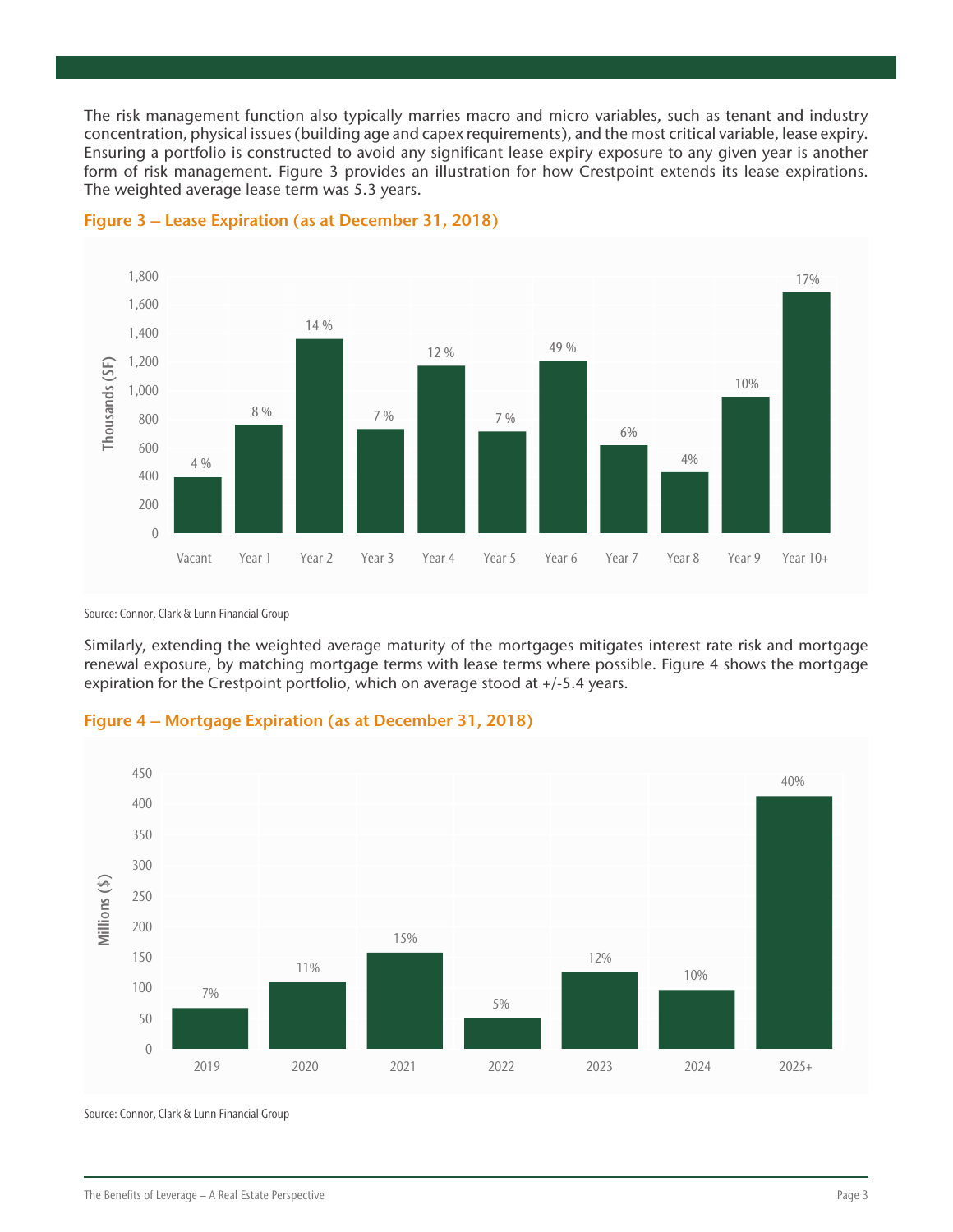While leverage increases the refinancing dollar risk, the balance of a particular loan is typically partially paid down (amortized) during its term prior to the need to be refinanced. It will therefore generally represent a smaller component of the portfolio compared to the initial financing which ultimately results in a lower loan to value ratio, all other things being equal.

# Past Experience

The global financial crisis of 2008/2009 saw liquidity dry up in most markets. While this was also a challenging time for real estate managers to obtain refinancing, one leading Canadian lender indicated that it was able to meet real estate investor's needs during these difficult times.

What matters to most investors is how well a fund performs in difficult environments. Analysis of the performance of Canadian real estate open-ended pooled funds during the crisis reveals relative performance was driven by the quality of the real estate portfolio and not the use of leverage.

The returns for the three major real estate pooled funds operating during the financial crisis are summarized in Figure 5. Returns are shown for the 4-year period ending December 31, 2011 and the individual calendar years, thereby capturing performance before, during and following the financial crisis. The analysis supports the notion that prudent use of leverage provides a strategic tool to enhance both portfolio diversification and returns, as the managers who incorporated leverage performed much stronger than the manager that had a policy of no leverage.

|                                   |                |                |                |                 | Periods Ended December 31, 2011   |                     |                     |                        |  |
|-----------------------------------|----------------|----------------|----------------|-----------------|-----------------------------------|---------------------|---------------------|------------------------|--|
|                                   | 2008<br>$(\%)$ | 2009<br>$(\%)$ | 2010<br>$(\%)$ | 2011<br>$(\% )$ | 1 Year<br>$(% \mathbf{a})$ (% pa) | 2 Year<br>$(\%$ pa) | 3 Year<br>$(\%$ pa) | 4 Year<br>$(%$ $%$ pa) |  |
| <b>Fund A: Uses Leverage</b>      | $-0.5$         | 1.6            | 4.8            | 16.6            | 16.6                              | 10.6                | 7.5                 | 5.4                    |  |
| <b>Fund B: Uses Leverage</b>      | 9.7            | $-1.6$         | 8.5            | 13.7            | 13.7                              | 11.1                | 6.7                 | /0.4                   |  |
| <b>Fund C: No Leverage Policy</b> | 2.9            | $-7.2$         | 9.2            | 11.6            | 11.6                              | 10.4                | 4.2                 | 3.8                    |  |

## Figure 5 – Canadian Real Estate Pooled Performance

Source: Mercer Pooled Fund Survey, December 31, 2011.

# Take Advantage of the Benefits of Leverage

There is a tendency to equate leverage with greater risk. However, the majority of risk can be mitigated, particularly as it relates to real estate. Instead, prudently-managed leverage provides a strategic advantage for real estate investors to obtain greater access to capital, improve portfolio diversification and ultimately to enhance returns in a yield challenged environment.